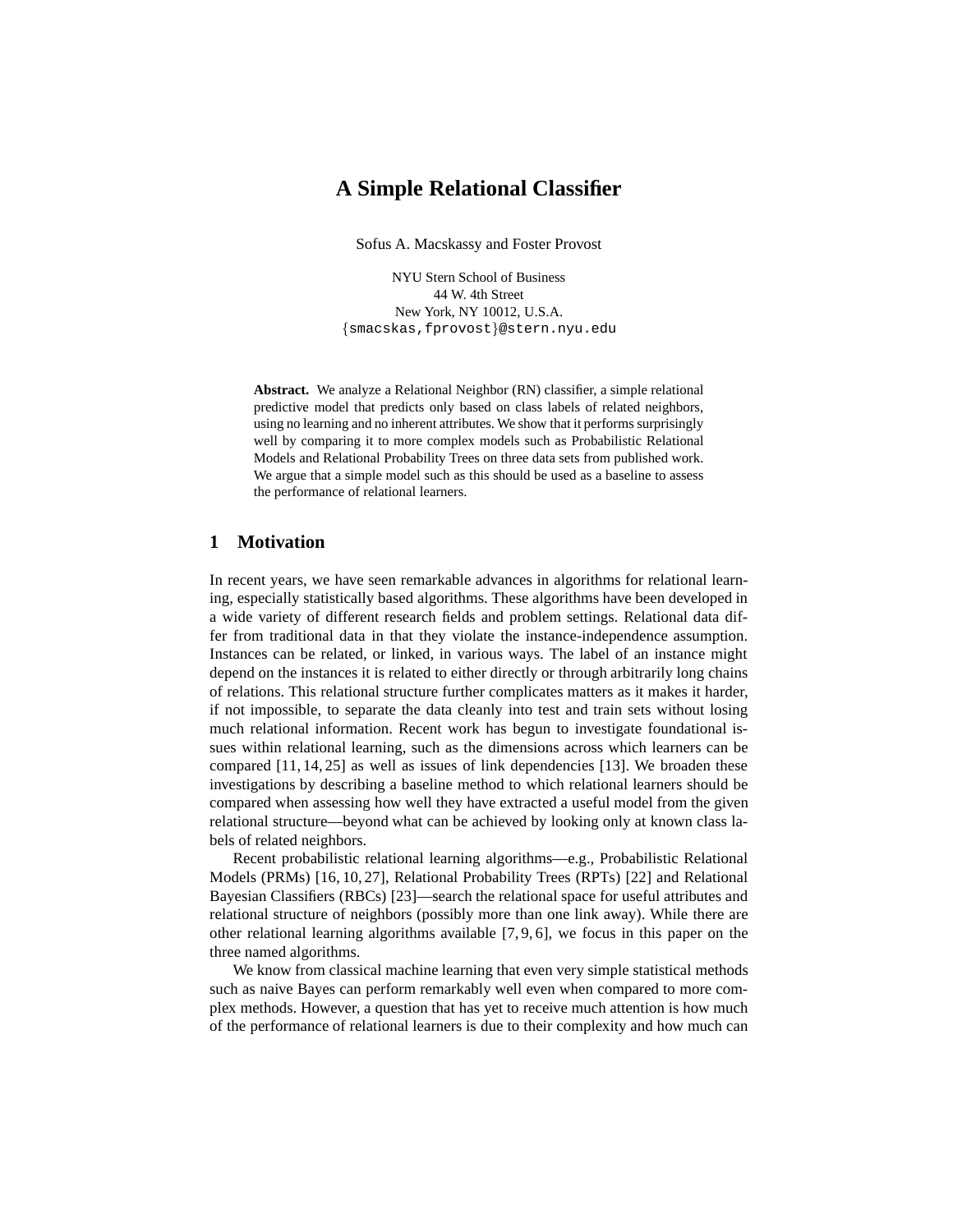be attributed to the relational structure of the data. In the latter case, even a simple model using no learning may perform quite well.

While results reported on the relational classifiers (PRMs, RPTs and RBCs) have been compared to non-relational baseline learners (e.g., the naive Bayes classifier [5, 15, 19] or C4.5 [26]), a simple relational classifier is an equally important, and perhaps a more appropriate, point of comparison. We analyze here the Relational Neighbor (RN) [25] classifier as such a simple classifier which uses only class labels of known related instances and does no learning. We show that it performs competitively to these related learning algorithms when compared against their published results on three different relational data sets. Although we believe that the complex methods can add value, we argue that in order to assess how well they have learned from relations, they should be compared against baseline methods such as RN.

The rest of the paper is outlined as follows. We first describe a simple relational neighbor (RN) classifier, followed by three studies comparing to reported results using the PRM, RPT and RBC relational learners. We then propose a probabilistic version of the RN and show that unexpectedly it does not add value in the cases outlined in this paper, though it can do so in other domains. We describe and report results on one such domain, and conclude with final remarks.

# **2 A Relational Neighbor Classifier**

The Relational Neighbor (RN) classifier estimates class probabilities solely based on entities of the same type whose class labels are known.<sup>1</sup> The classifier works by making two strong, yet often reasonable, assumptions: (1) some entities' class labels are known within the same linked structure (see [25] for more discussion), and (2) the entities exhibit homophily—entities related to each other are similar and likely belong to the same class along one or more dimensions [2, 18]. The classifier may not perform well if entities are isolated or if no labels are known.

**Definition**. The relational-neighbor classifier estimates  $P(c|e)$ , the class-membership probability of an entity  $e$  belonging to class  $c$ , as the (weighted) proportion of entities in  $D_e$  that belong to class c. We define  $D_e$  as the set of entities that are linked to e. Thus,

$$
P(c|e) = \frac{1}{Z} \sum_{\{e_j \in D_e | \text{label}(e_j) = c\}} w(e, e_j), \tag{1}
$$

where  $Z = \sum_{e_i \in D_e} w(e, e_i)$ , and  $w(e, e_i)$  is the weight of the link<sup>2</sup> between entities e and  $e_i$ . Entities in  $\bar{D}_e$  that are not of the same type as e are ignored. If  $D_e$  is empty or has no entities with known class labels, then the RN will estimate  $e$  based on the class prior (of the known labels).

For example, consider a graph of linked web pages, each belong to a class (e.g., homepage vs. non–homepage). If we consider a link to be undirected (e.g., two pages

<sup>&</sup>lt;sup>1</sup> We have based RN on the Relational Vector Space Model (RVSM) using the  $s_{\text{wend}}(e, i)$  RVS scoring function [1].

<sup>&</sup>lt;sup>2</sup> Note that the notion of "linked to" is domain dependent and, as we will show, different definitions can lead to (very) different performance.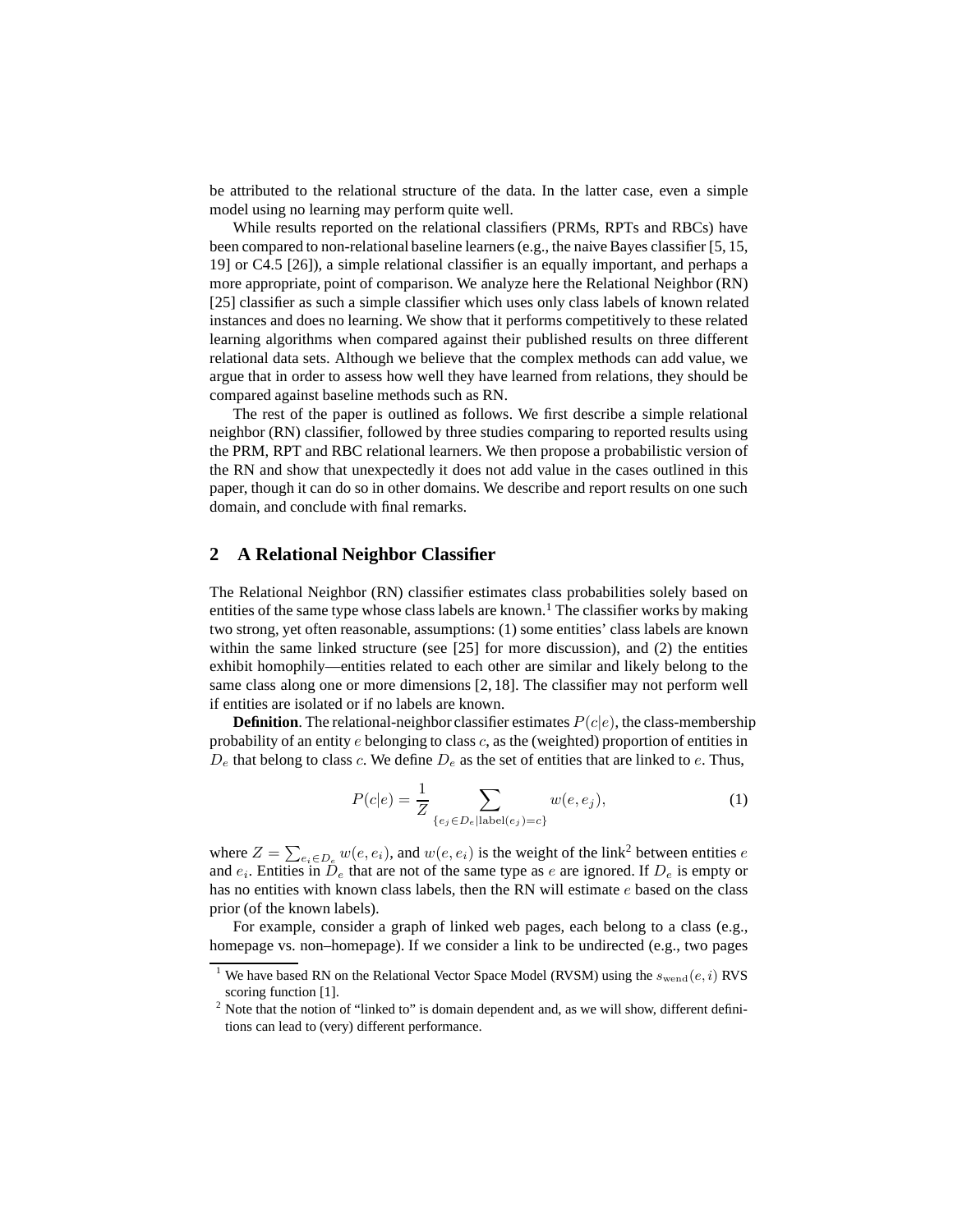are related if one links to the other, regardless of link directionality), then a RN classifier would classify a candidate page,  $p$ , as a homepage if the majority of pages related to  $p$ —either through being linked to p or linking to p—were known to be homepages.

However, we have a potential problem if all (or many) entities in  $D_e$  are unknown we do not truly take the nature of relational data into account. For example, known information should propagate through the network to related instances. This idea of propagation has been used successfully in other work—e.g., iterative classification [21], relaxation labeling [3] and belief propagation [24], which is used in PRMs among others.

**Definition**. The iterative relational-neighbor classifier (RN<sup>∗</sup>) iteratively classifies entities using the RN classifier in its inner loop. We define  $RN<sup>i</sup>$  as the model at iteration i, where RN<sup>0</sup> defines what is initially known and RN<sup>1</sup> is equivalent to RN. At iteration i, RN<sup>i</sup> uses the labels given by RN<sup>(i−1)</sup> to predict class-membership of currently unknown instances. In the case where the class-membership probability of a neighboring entity,  $e_i \in D_e$ , is a prediction from RN<sup>\*</sup> and was not initially known, the class with the highest probability score is used. Thus, an entity  $e$  will be classified as unknown if the (weighted) majority is unknown.<sup>3</sup> For this paper,  $RN^*$  stops when no unknown entities are left or when no new entities can be labeled (as could be the case when there are isolated components with no known labels).

## **3 Case Studies**

We compare, in this section, the relational neighbor classifier to three different published results on relational learning. The question we ask in each of these case studies is whether we perform well enough to warrant the use of such a simple model as a baseline comparison for relational learning. To have a fair comparative study, we tried to replicate the original test environments closely.

#### **3.1 CoRA**

The first case study is based on the CoRA data set [17], which is a data set of academic papers within Computer Science. This corpus includes the full citation graph as well as labels for the topic of each paper (and potentially sub- and sub-sub-topics). We focused on 4240 papers within the machine learning topic with the classification task of predicting which of seven sub-topics a given paper belongs to [27]. We used all 4007 unique authors that we could identify in this subset. Thus, our graph differed from the original study [27] in which they report using 4187 papers and 1454 authors.

Papers can be linked in one of two ways, using a common author, or a citation. Thus, classification can be based on using only one of the given link types, or using both links between the two papers. We chose the latter, where we assign the 'weight' of a relation as the sum of the number of authors two papers have in common and the number of citations that link them to each other. This latter weight would ordinarily only be zero or one unless the two papers cite each other.

<sup>&</sup>lt;sup>3</sup> In cases where too little propagation takes place, because of too much weight from unknown labels, the need for a majority of weight from a known class can be weakened. This was not necessary for the cases presented in this paper.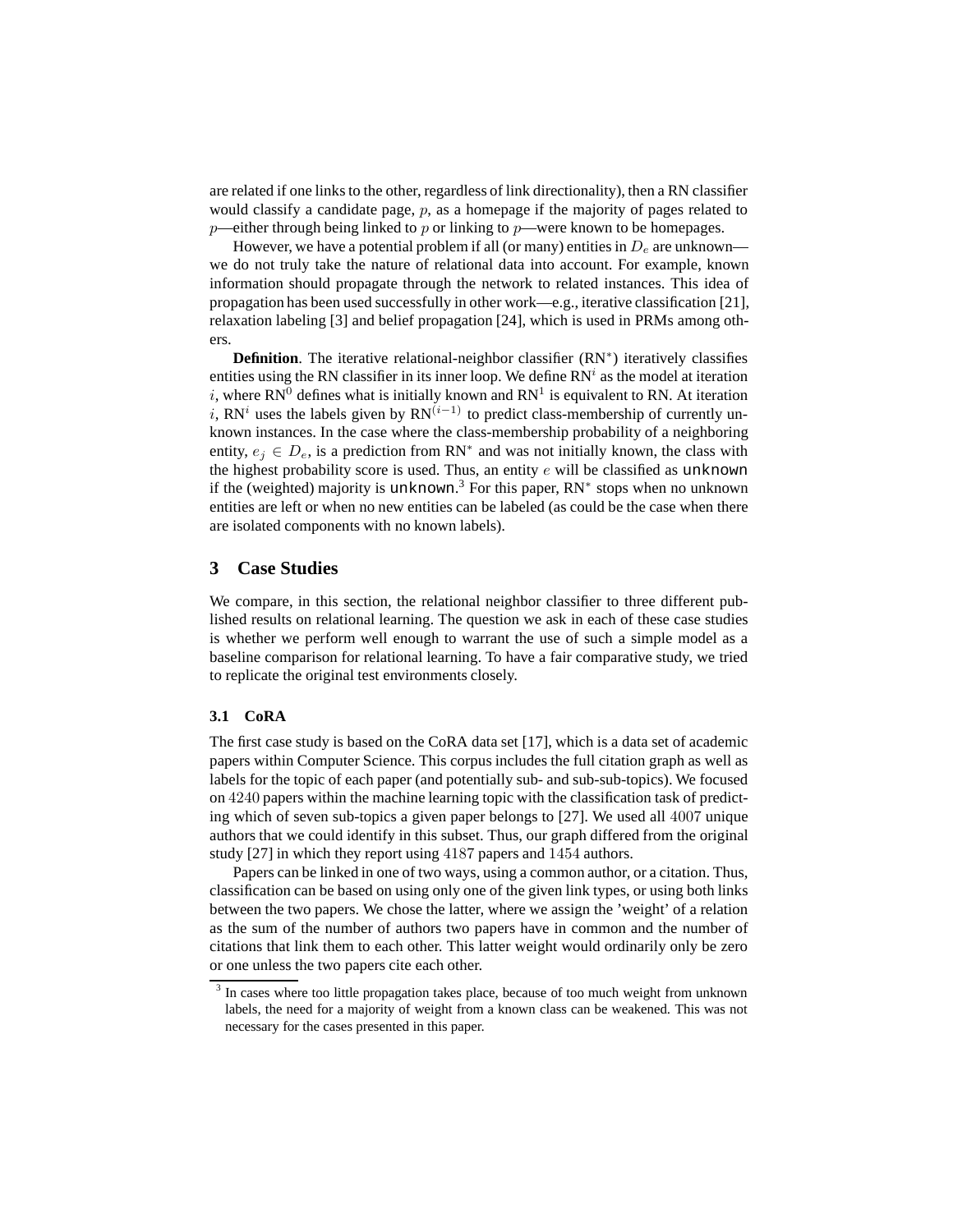

**Fig. 1.** Comparison of RN, RN<sup>∗</sup> and PRM on the CoRA data set.

Using Probabilistic Relational Models (PRMs), the prior work reported accuracies ranging from 0.68 to 0.79, as the ratio of initially known labels increased from  $10\%$ to 60%. The best performance reported was a PRM that used both author and citation links as well as the words in the paper.

Using the same methodology as reported in the PRM study, we varied the proportion of papers for which the class is initially known from 10% to 60%. We varied in 5% increments; we performed a 10–fold cross-validation at each setting (the previous study performed a 5–fold cross-validation, varying the training set in 10% increments). Figure 1 compares the classification accuracy of RN with the reported results from the PRM, where the PRM used both citation links and author links.<sup>4</sup> Although RN only has an accuracy of 46% initially, it is able to reach relatively high performance once 50% of the papers are labeled, though it is still not as accurate as the PRM. Also shown in Figure 1, RN<sup>∗</sup> estimates the classes of the unknown papers by repeatedly updating the class-probabilities of unknown nodes (using RN) until all nodes have been labeled. This took 3–5 iterations, decreasing as we increased the labels that were known initially. We see a marked improvement throughout the whole graph. RN<sup>∗</sup> is competitive with the PRM, matching its performance once 35% of the labels are known initially.

We will only report on the RN<sup>∗</sup> classifier in the next two studies due to its clear superiority.

<sup>4</sup> The PRM values were approximated from the graphs in the original paper.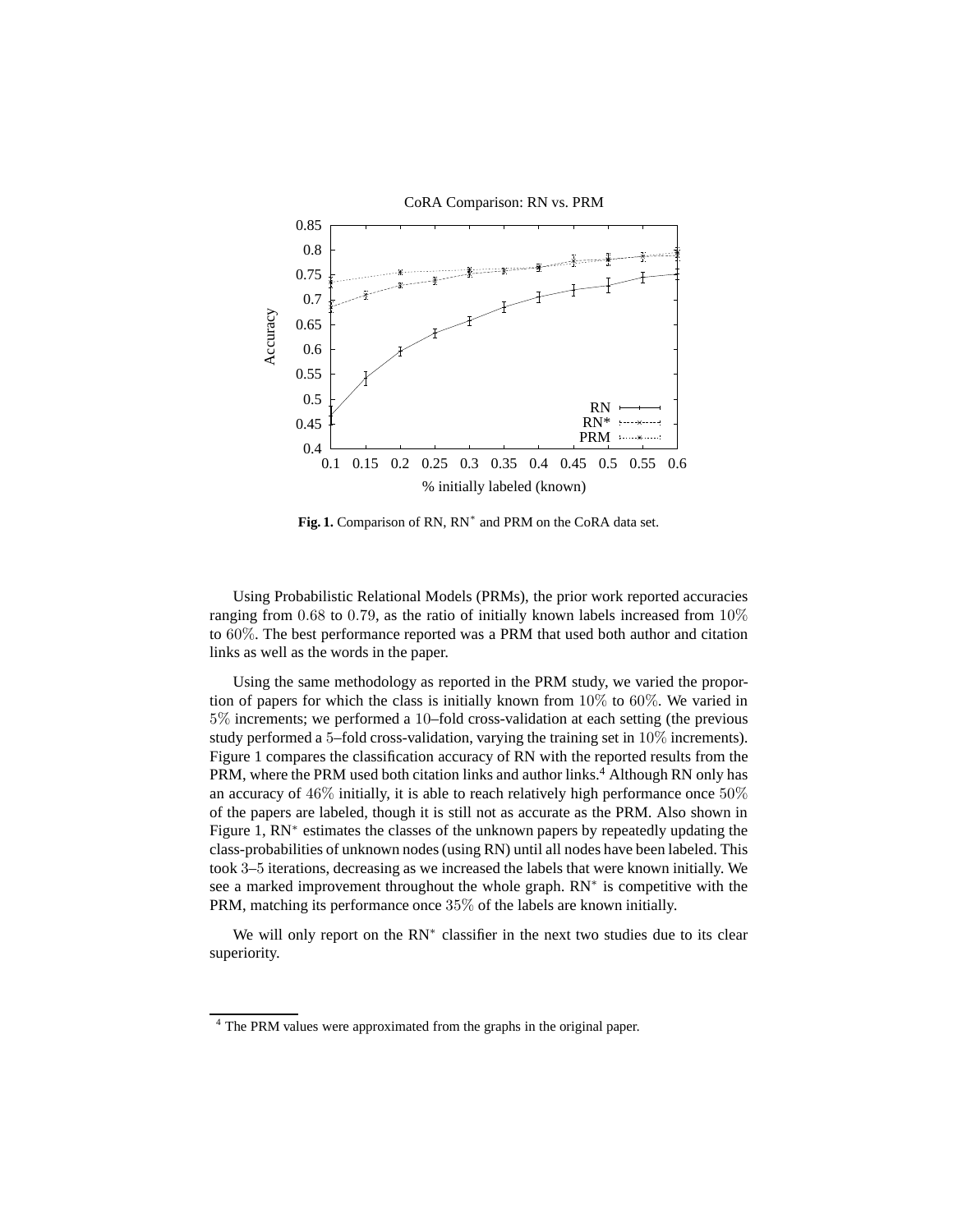#### **3.2 IMDb**

The second data set case study is based on the Internet Movie Database (IMDb)<sup>5</sup> data set, where we build models to predict movie box-office receipts [12]. We focus on movies released in the United States between 1996 and 2001 with the goal of predicting whether a movie "will be" a blockbuster (the opening weekend box-office receipts exceed \$2 million) [22]. We used the database from the authors of the original study to extract "blockbuster" classifications. However, it was non–trivial to recreate the complete graph as described in the original work, which used 1364 movies (45% of those being blockbusters) [22]. We thus used a data set from the IMDb web-site. We identified 1441 movies released between 1996 and 2001 that we were able to link up with a "blockbuster" classification in the original database.  $615$  of the  $1441$  movies  $(42.6\%)$ were classified as "blockbuster."

The IMDb data consists of movies, which have relations such as 'actor', 'director', 'producer', etc. Movies can be linked through these intermediate objects. RN can be based on a particular link type  $(RN_{\text{link-type}})$ . Links between movies are through various other entities (actor, studios, production companies, etc.), and we consider the links to be typed by the entity through which they pass (e.g.,  $RN_{\text{producer}}$  means: how often does the producer produce blockbusters). Based on a suggestion from David Jensen, we consider four types of links: {actor, director, producer, production company<sup> $6$ </sup>}.

Using Relational Probability Trees (RPTs) and Relational Bayesian Classifiers (RBCs), the prior work reported areas under the ROC curve (AUCs) of 0.82 and 0.85 for RPTs and RBCs, respectively, using a set of eight attributes on related entities, such as the most prevalent genre of the movie's studio.

We used a 10-fold cross-validation to generate predictions for all training examples. It is then straightforward to generate an ROC curve—using the class-membership probabilities produced by RN<sup>∗</sup>—and its AUC by pooling these predictions and sorting the prediction scores for the primary class ("blockbuster", in our case) [8]. In order to account for variance, we ran the 10-fold cross-validation 10 times, each time generating new folds. Table 1 shows the mean AUCs and their variances for the RN<sup>∗</sup> classifier on each of the four link types.

| $RN^*$ link-type AUC (variance) |                   |
|---------------------------------|-------------------|
| actor                           | $0.766$ $(0.003)$ |
| director                        | $0.658$ $(0.007)$ |
| producer                        | $0.850$ $(0.005)$ |
| prodco                          | $0.862$ $(0.003)$ |

**Table 1.** AUCs of RN<sup>∗</sup> using only 1 link type.

As is clear from Table 1, RN<sup>∗</sup> is very competitive, outperforming the RBC AUC score of 0.85. However, it may be possible to perform even better by considering more

<sup>5</sup> http://www.imdb.com

<sup>6</sup> We shorten 'production company' to 'prodco' when describing our results below.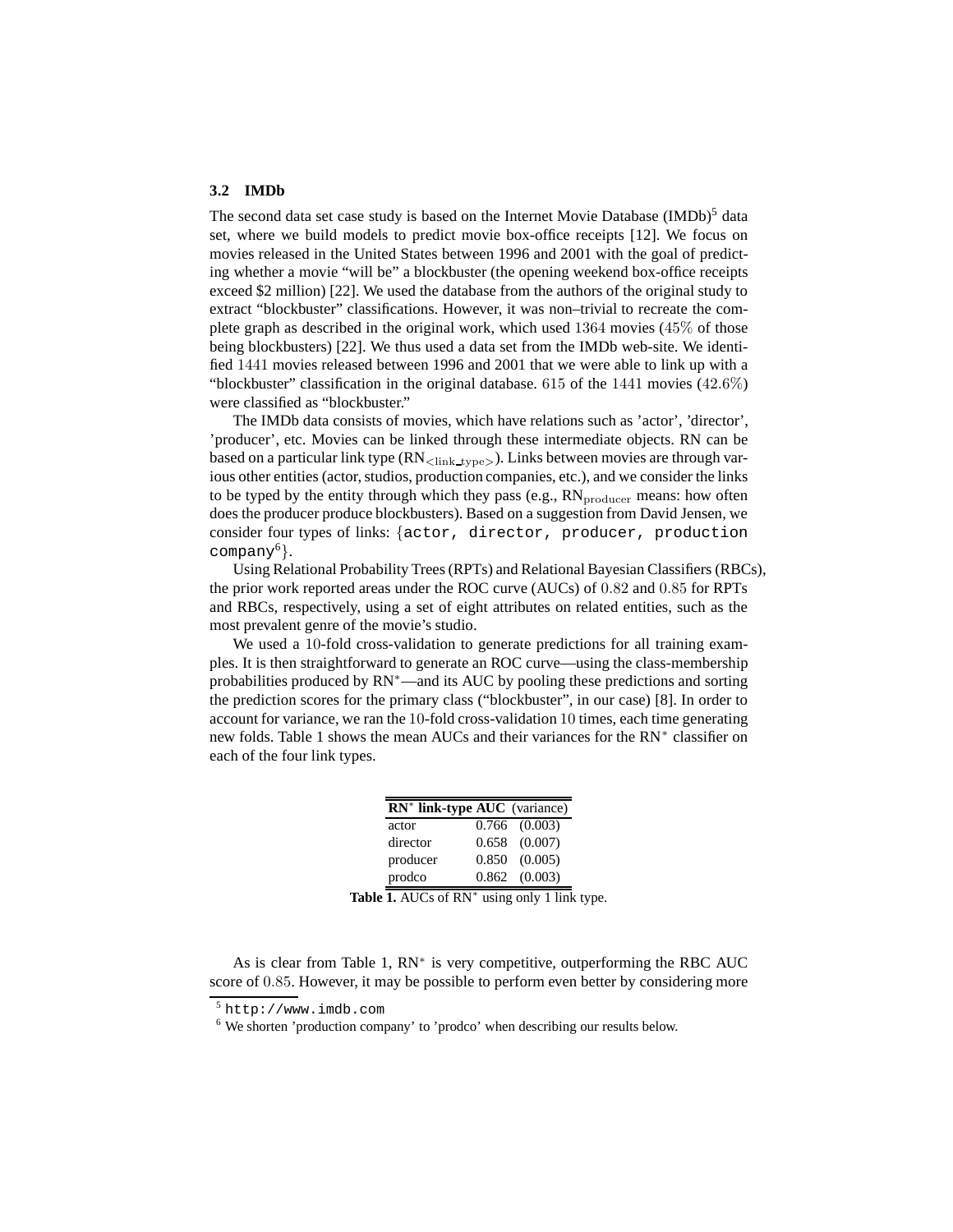than one link type as each link type obviously contribute some evidence of classmembership. Thus, RN<sup>\*</sup><sub>actor+director</sub> would consider edges both along the actor as well as along the director links. To test this, we ran a simple forward featureselection search: For each remaining (unused) link-type/feature, add it to the current best performer—starting with prodco, the best performer from Table 1—and keep the combination that reported the best performance. Keep adding one feature at a time until it stops improving the performance.<sup>7</sup> Using this methodology, we end up with the AUCs presented in Table 2.<sup>8</sup>

| $RN^*$ link-type(s) AUC (variance)  |                   |
|-------------------------------------|-------------------|
| prod+prodco                         | $0.884$ $(0.003)$ |
| $dir + prod + prodco$ 0.885 (0.003) |                   |

**Table 2.** AUCs of RN<sup>∗</sup> using a forward-selection feature-based search to combine multiple link types.

We see that even with a relatively naive feature-based search, we were able to increase performance over that of using only one link type.

## **3.3 WebKB**

The last case study we present is based on the data set collected by the WebKB Project [4].<sup>9</sup> It consists of a set of web pages from four computer science departments, with each page manually labeled into the categories: course, department, faculty, person, project, staff, student or other. This data set includes clearly defined link-to relations between pages. The classification task is to predict whether a page belongs to a student [22]. As with the prior study, we extracted the pages that have at least one incoming and one outgoing link, and kept remaining pages that either link to a page or are linked to by a page in this subset of pages. This resulted in a data set of 920 pages and 3036 background pages, giving us a total of 3956 pages. This differs from the prior work which had 910 extracted pages and a total of 3877 pages, including the background pages [20].

We create an edge between two pages if one page links to the other. We weight these edges by summing the number of links from one page to the other and vice versa. Thus, we do not take directionality into account, but treat these as generic links.

We performed a preliminary investigation, using the same 10-fold cross-validation methodology as described in the previous study—we used the 920 pages identified earlier to create the training folds, but allowed paths to any background page. This resulted

 $<sup>7</sup>$  The relational structure of the data complicates things, making it unclear what it means to use</sup> only the training set to perform the feature-selection. We circumvented this problem by using all the data in this study. These feature-selection results therefore might be optimistic.

<sup>&</sup>lt;sup>8</sup> We also performed a brute-force analysis of all possible combinations of link types. For this study, the AUCs reported in Table 2 were the best two results among all possible combinations.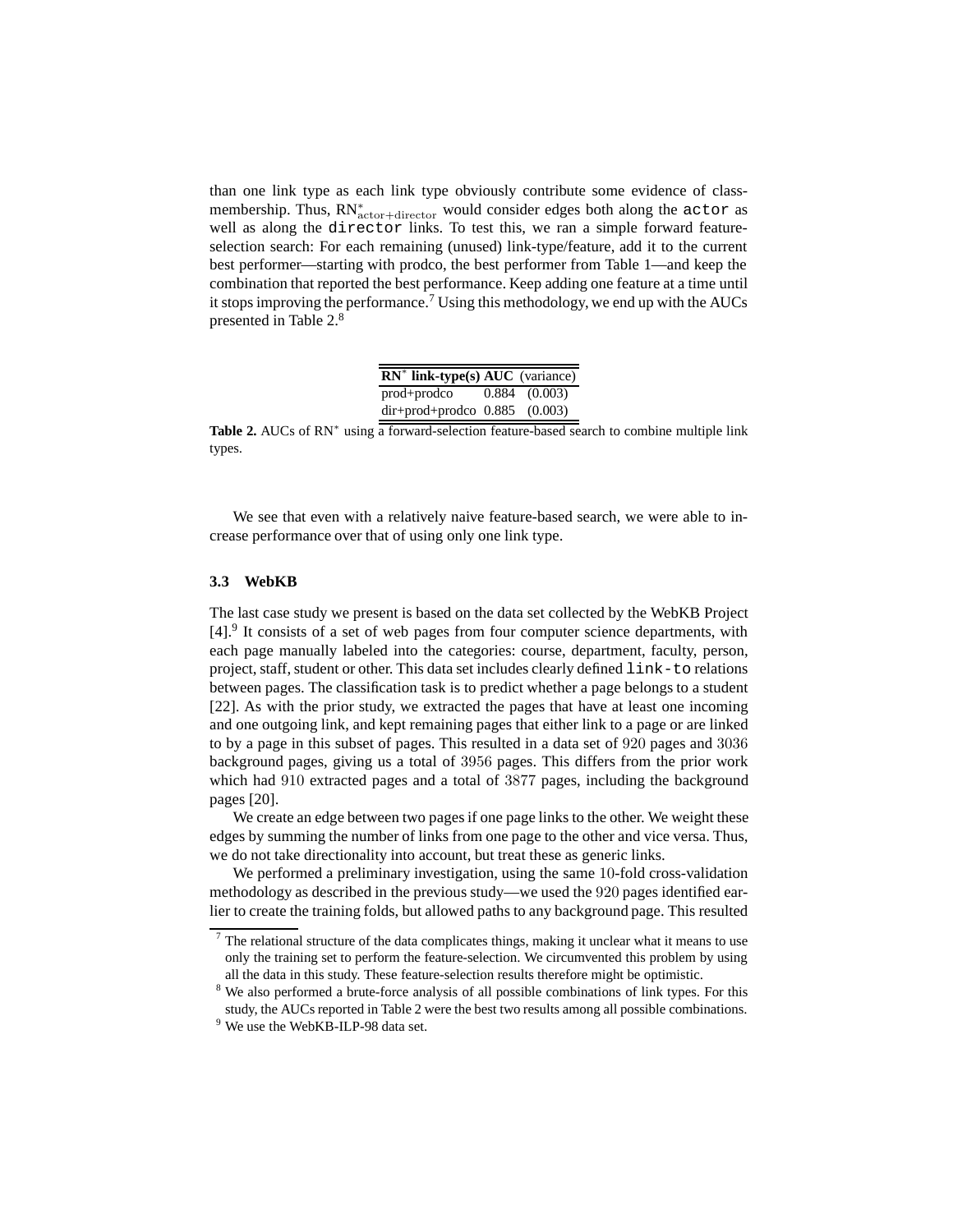in a low AUC score of  $(0.310 \text{ with a variance of } (0.045)$ —worse even than random. However, when considering the relational structure of the domain, this is not so surprising. How often does a student link to another student? An observation in earlier work in this domain states that it is more likely that a student will link to her advisor or a group/project page rather than to her peers [4]. This would indicate that it is more likely that student pages would have intermediaries in common (e.g., they are likely to both link to their advisor, department or project page)—and that student pages are really 2 edges apart. Thus, we define "neighbors" for this domain as pages linked through some other page. The way we weigh these type of paths is to multiply the edge weights along this path (e.g., if a student page has 2 links to a group page, and a fellow student has 3 links to the same group page, then the weight along that path between those 2 students would be 6). This weight represents how many possible ways two pages could reach each other. Running the RN<sup>∗</sup> classifier using the same cross-validation methodology as before resulted in a mean AUC of 0.948 with a variance of (0.003), a dramatic improvement in performance.

Using RPTs and RBCs, the prior work shows AUCs ranging from 0.716 to 1.0 for RPTs and 0.432 to 0.493 for RBCs [20]. The study used a set of ten attributes on related entities, such as the URL path and host, as well as structural attributes such as the number of in-links and out-links of each page. However, doing a direct comparison to this study is not possible. The results reported were based on a 4-fold cross-validation methodology in which one university is used as a holdout set while the remaining three are used for training. This methodology is obviously not appropriate for our simple classifier, as it needs to have direct links to known classes. Instead, the question we ask is how many instance labels we do need to know in order to perform comparably. Considering each university as a separate data set, we perform a similar study to that of the CoRA data set: we randomly pick  $x\%$  of the pages and label them. The remaining labels are unknown. Running RN<sup>∗</sup>, we can calculate the resulting AUC. We do this 10 times, each time randomly picking  $x\%$  pages to label, giving us an average and standard deviation for the expected AUC for a given  $x$ . Doing this for  $x \in {\frac{1}{2}, 1, 5, 10, 15, 20, 25, 30, 40, \ldots, 90}$ , we graph the resulting AUC scores as x increases and compare these to the AUCs reported in the earlier study. Figure 2 shows, for each university, the resulting graphs.

Three immediate observations can be noted: in all cases the RN\* was able to get close to its best performance even when given only 5% of the data. Second, in all cases, though less so on the Cornell data set, the RN\* was competitive with RPT even having seen only 5% of the data. In fact, it was able to outperform RPT on the Washington data set, having seen only 5% of the data, and having seen 30% of the Wisconsin data made it perform on par with RPT. Third, in all cases, even when knowing the label of only 1 page (e.g.,  $x = \frac{1}{2}$ ), RN\* was able to outperform RBC.

One important point that this comparison brings out is that even when a direct comparison is not possible, it is still possible to quantify the effectiveness of an algorithm by seeing how much data RN needs in order to perform comparably. In this case, having seen only 5% of the data yielded very close performance on 3 out of 4 data sets.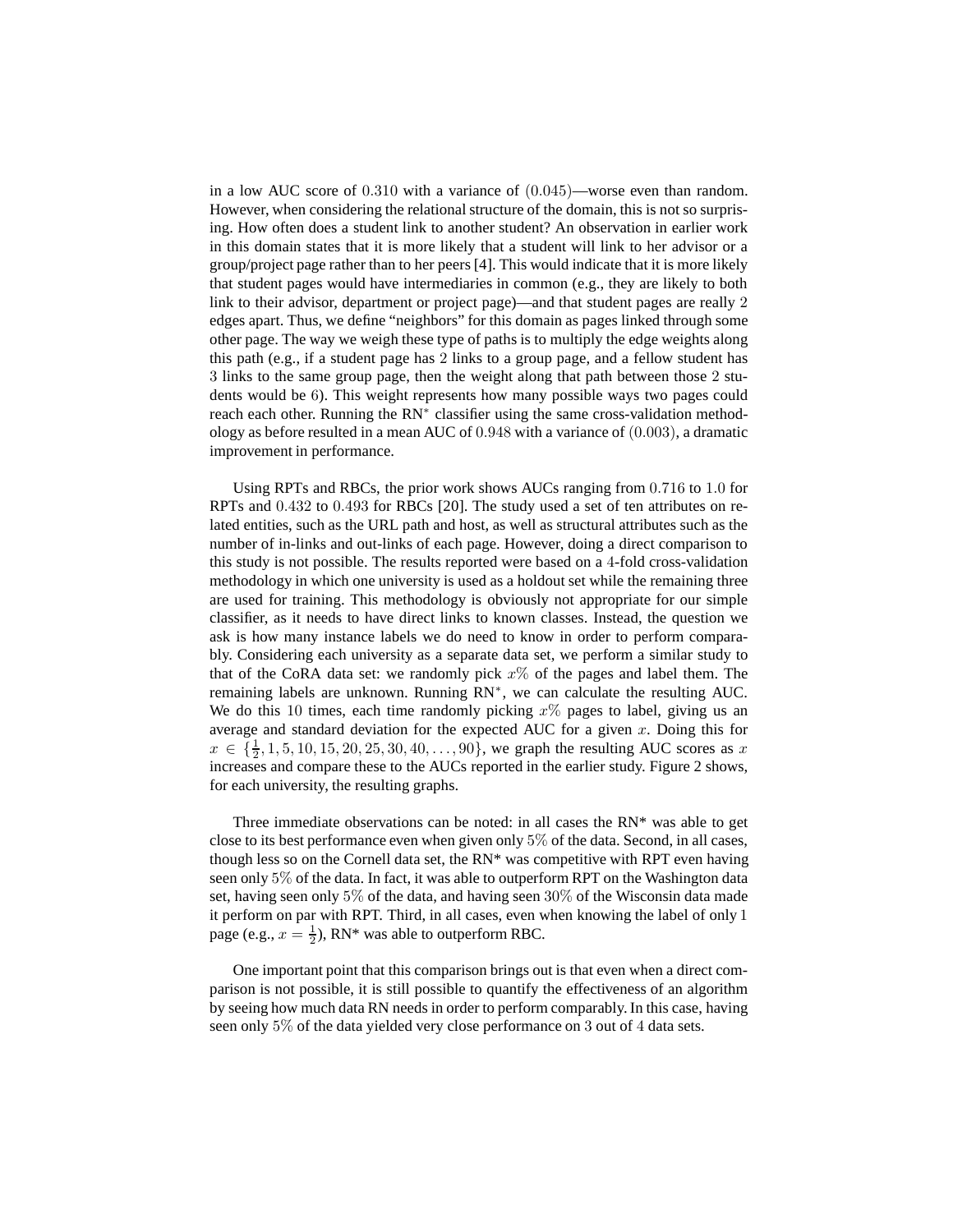

**Fig. 2.** Comparison of RN∗, RPT and RBC on the four universities in the WebKB data set.

## **4 The Probabilistic Relational Neighbor Classifier**

In Section 2 we described how RN generates class-membership probabilities based on known background entities in the set of neighbors,  $D_e$ . Intuitively it seems that even background entities whose labels are unknown should offer some evidence of classmembership. What if we could make some initial estimate of their class? Even the class prior might be useful, if no better initial estimation is available.

**Definition**. The probabilistic relational-neighbor classifier (pRN) estimates  $P(c|e)$ as the (weighted) mean of the class-membership probabilities of the entities in  $D_e$ .

$$
P(c|e) = \frac{1}{Z} \sum_{e_j \in D_e} w(e, e_j) * P(c|e_j),
$$
 (2)

where  $D_e$ , Z and  $w(e, e_i)$  are defined as before. Background entities whose class labels are not known will be assigned the class priors.

What about an iterative version of pRN? As with RN, RN<sup>∗</sup> seems sub-optimal—if we have properly estimated probabilities of class-membership, why not make use of them? Further, if an instance is unknown, why not give it some prior—such as the class priors from the known instances—and use that as the base to propagate? Might such a more evenly distributed scoring not perform better than the hard labeling of RN<sup>∗</sup>?

**Definition**. The iterative probabilistic relational-neighbor classifier (pRN<sup>∗</sup>) is similar to RN<sup>∗</sup>, except it uses pRN in its inner loop and all initially unknown instances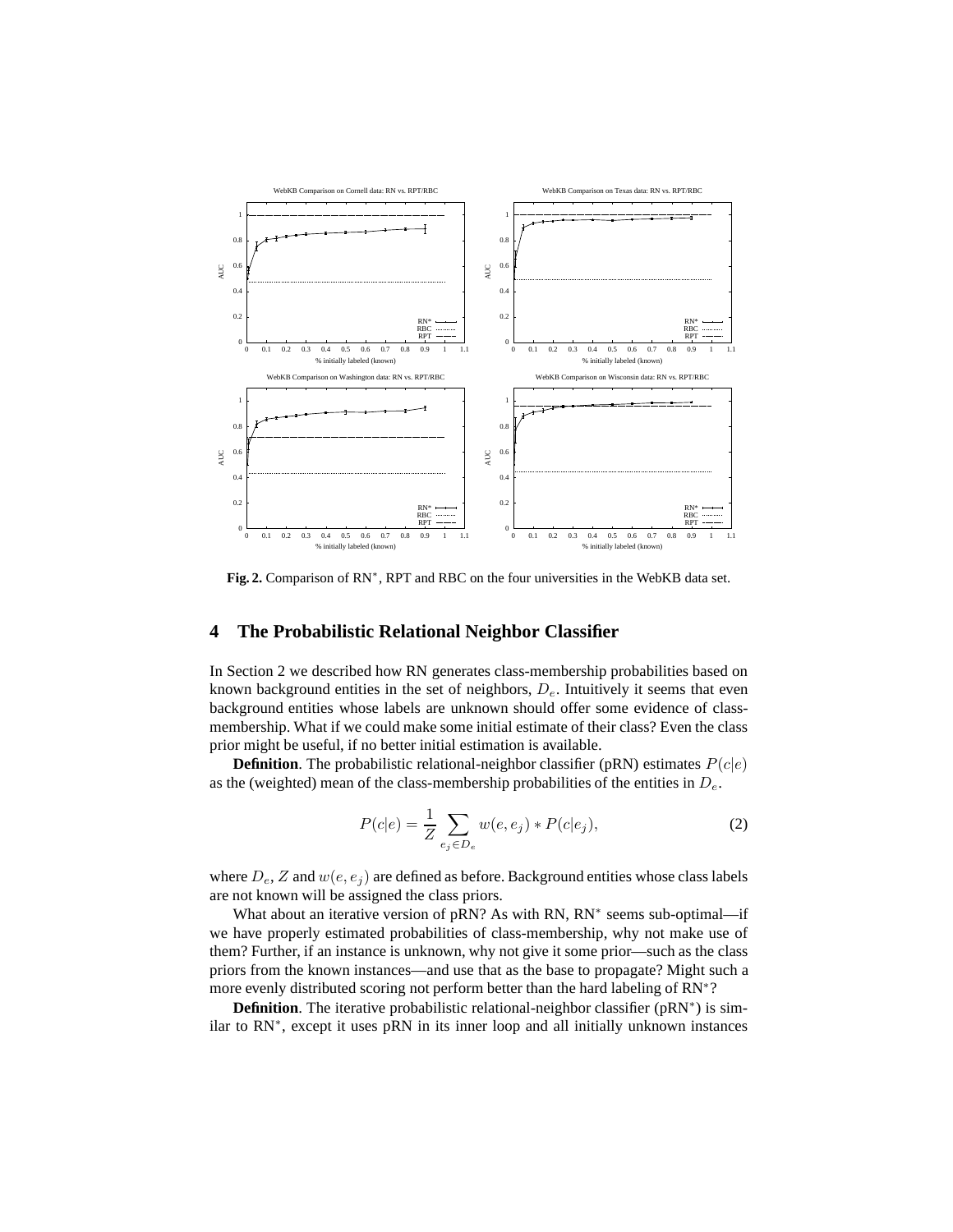have their probabilities continuously updated. Unknown instances initially are assigned the class priors based on the initially known labels. Unlike RN<sup>∗</sup>, pRN<sup>∗</sup> updates classprobabilities of *all* initially unknown entities at every iteration. Because of the loopy nature of the propagation, there is no guarantee of convergence, though in all our test cases it the probabilities seems to be converging.10 However, we need to set a maximum number of iterations as well as a convergence stopping criterion (e.g., based on how much the probabilities change from one iteration to the next).<sup>11</sup>

This probabilistic propagation is more satisfying intuitively as it takes into account probabilities, and can further be bootstrapped by assigning priors to unknown examples. These priors can simply be class priors, or could be estimated by other learning algorithms [21]. We ran  $pRN^*$  on the three case studies, using the same methodology as reported above for RN<sup>∗</sup>, to see how well this probabilistic version would stand up to the more simple class-propagating classifier.

Surprisingly, pRN<sup>∗</sup> generally performed worse or—at best—only comparably to  $RN^*$ . In virtually all tests, when only a small fraction ( $\leq 30\%)$ ) of data was initially labeled, RN<sup>∗</sup> performed better than pRN<sup>∗</sup>, though they often had similar performance when we label >  $75\%$  of the data. In only two instances did pRN<sup>\*</sup> outperform RN<sup>\*</sup>. In the CoRA domain, while pRN<sup>∗</sup> is initially worse, it does end up outperforming both RN<sup>∗</sup> as well as the PRM. Figure 3 shows their comparative performances.

The other case where pRN<sup>∗</sup> outperformed RN<sup>∗</sup> was in the WebKB study using only directly neighboring pages, where it was able to achieve an AUC of 0.468 (variance of 0.018) whereas RN<sup>∗</sup> only got an AUC of 0.310—though both are worse than random. However, when we went to a path length of 2, the two classifiers had equivalent performance (same mean AUC and variance).

# **5 pRN on Synthetic Data**

Although pRN<sup>∗</sup> did not perform as well as  $RN^*$  on the previous data sets, there are cases where it should perform better. In particular, it seems likely that if there is a large class skew or if very few instances are known, then pRN would benefit from being able to propagate probabilities rather than class labels.

We test this hypothesis on a data set where there is a large class skew, where we varied the amount of initially labeled instances. We had access to a synthetic data set created by others, and not with this study in mind—of people and their interactions, where people were categorized as good or bad depending on whether they belonged to any bad group. The data set consisted of 306 people (each belonging to one or more of 12 groups), 8 of whom belonged to the one bad group. We had 63, 602 interaction links between these people (23, 350 links from 19, 251 2-way communication events and 40, 252 from 3842 n-way communication events).

<sup>&</sup>lt;sup>10</sup> For a simple case where there is no convergence, consider a two-class problems with two instances linked to each other, one having a prior of 1 for class A and the other having a prior of 1 for class  $B$ . In this case, they would just keep alternating their beliefs between  $A$  and  $B$ .

 $11$  In all our test cases, probabilities were still changing slowly even after 100 iterations, which was the maximum number of iterations we set. However, even a few iterations are generally enough to get estimates that seem to be converging.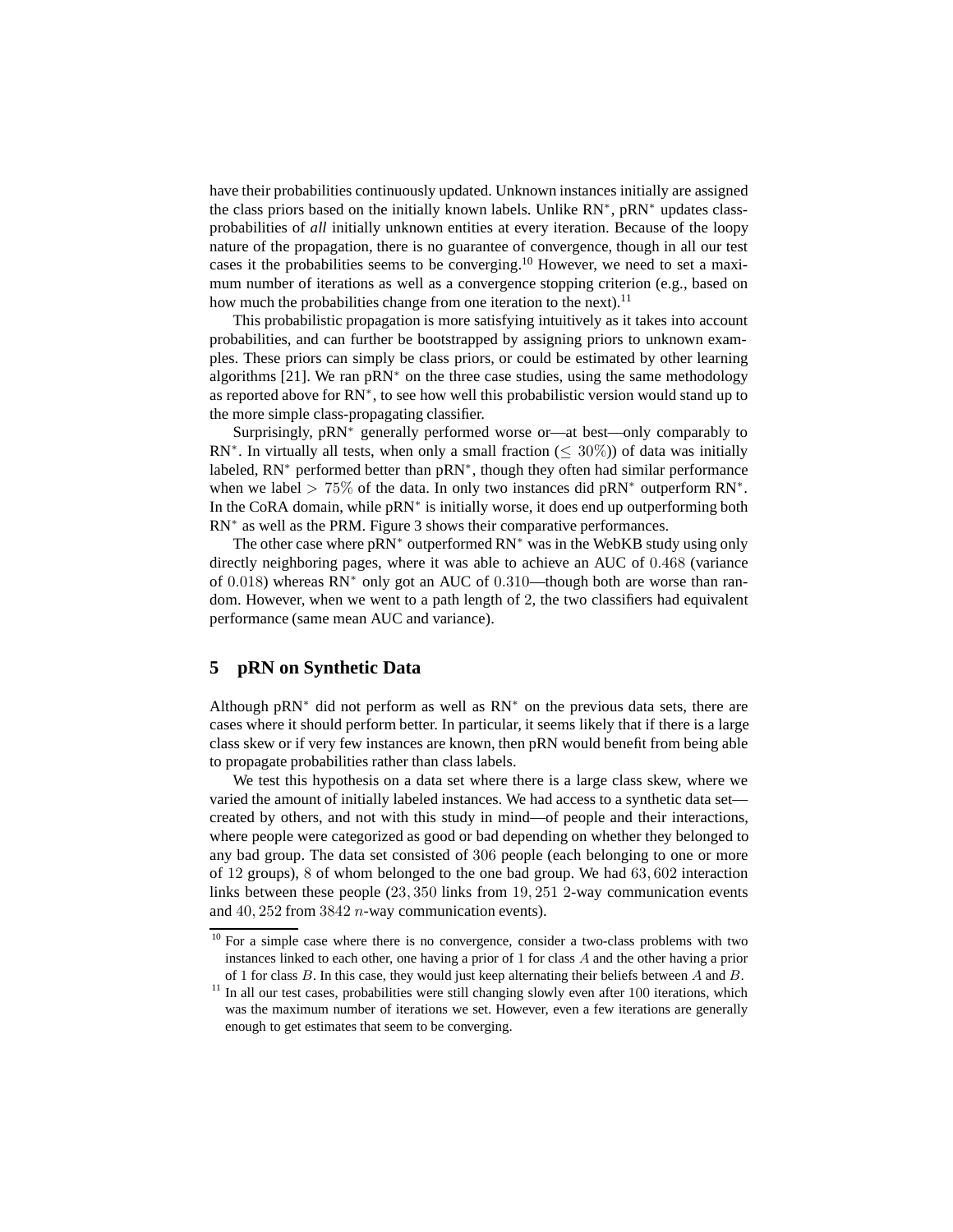

**Fig. 3.** CoRA Comparison

We have 2 dimensions along which we can test this data set—how many good people are initially known as well as how many bad people are known. We tested our classifiers labeling  $0.1\%$ ,  $1\%$  and  $5\%$  of the good people, and labeling  $0, \ldots, 7$  of the bad people (in one extreme we do not know *any* bad person, and in the other extreme we know all but one of the bad people)—giving us a total of 24 possible test scenarios. Each test scenario was run 10 times, where we randomly sampled the appropriate number of good and bad people—we pooled the predictions of all runs for a given scenario and created an overall AUC score for that scenario.

| <b>Known</b> $0.1\%$ good $1\%$ good $5\%$ good |  |                                                 |  |
|-------------------------------------------------|--|-------------------------------------------------|--|
| # bad                                           |  | $RN^*$ p $RN^*$ $RN^*$ p $RN^*$ $RN^*$ p $RN^*$ |  |
| $\Omega$                                        |  | 0.500 0.836 0.613 0.842 0.506 0.937             |  |
|                                                 |  | 0.822 0.999 0.873 0.999 0.939 0.999             |  |
| 2                                               |  | 0.746 1.000 0.911 0.995 0.988 1.000             |  |
| $\mathfrak{Z}$                                  |  | 0.714 1.000 0.924 0.999 0.952 0.999             |  |
| 4                                               |  | 0.654 0.999 0.885 0.999 0.999 0.999             |  |
| $\mathfrak{F}$                                  |  | 0.660 0.995 0.899 0.998 0.987 0.999             |  |
| 6                                               |  | 0.672 0.990 0.941 0.999 0.987 1.000             |  |
| 7                                               |  | 0.787 0.994 0.947 0.998 0.999 0.998             |  |

**Table 3.** AUCs of RN<sup>∗</sup> and pRN<sup>∗</sup> on a synthetic data set.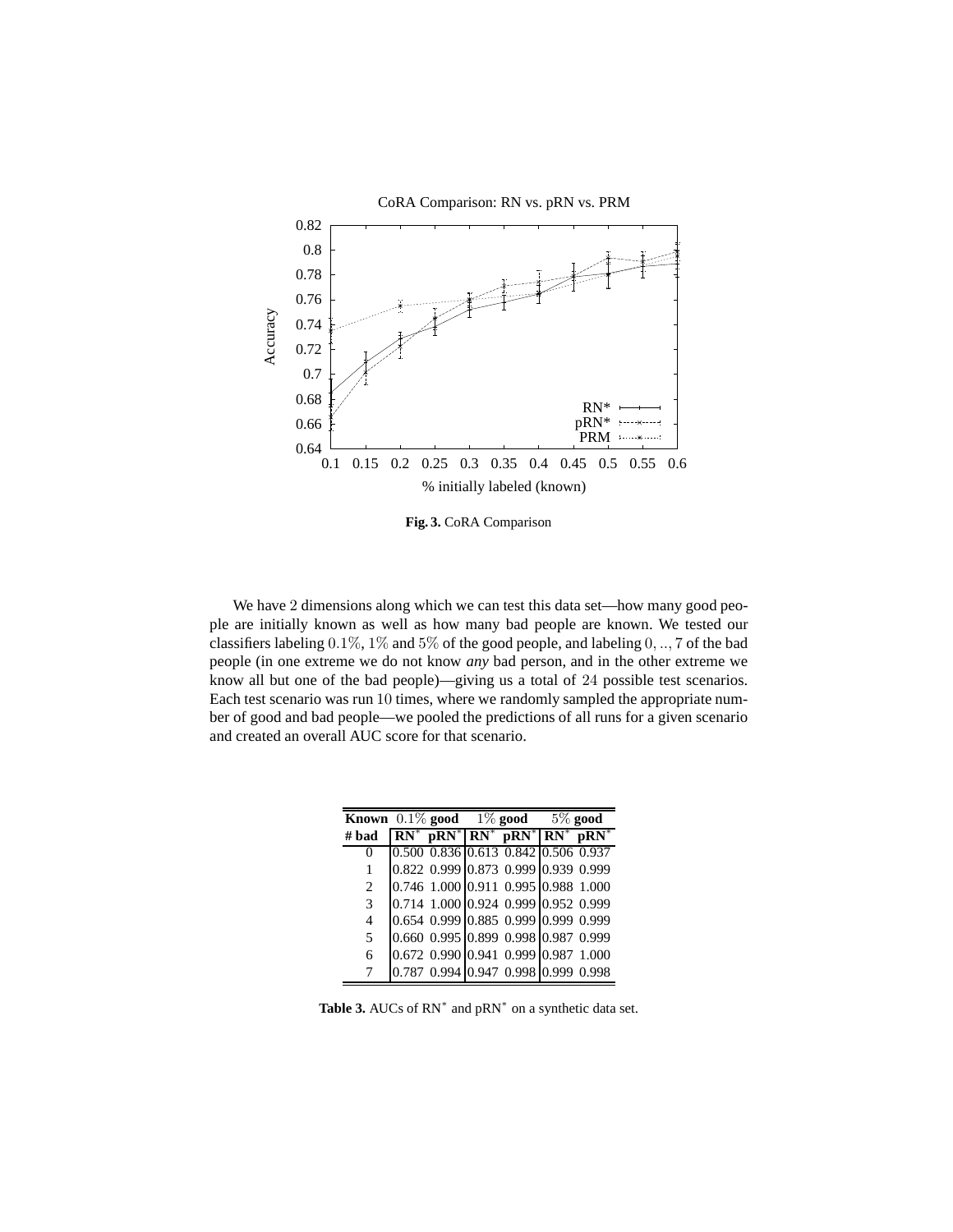Table 3 shows the resulting AUCs for the RN and pRN classifier, where the columns are paired by how many good people are known, and the rows represent the number of bad people initially known. It is clear from these results that  $pRN^*$  is able to use very little information (e.g., one bad guy and only one good guy— $0.1\%$  good) to virtually perfectly label the remaining bad guys. Even when no bad guys are known, pRN<sup>∗</sup> is still able to perform very well. RN<sup>∗</sup> has obvious problems if it doesn't have at least one labeled instance of each class. Further, it needs to have 5% of the good guys labeled before it can perform comparably to pRN<sup>∗</sup>.

### **6 Final Remarks**

We started by observing that although there recently has been much work in the area of relational learning, very little work had been done on creating baseline studies with relational structure in mind. In fact, published results generally compare against nonrelational learners as the comparative baseline. We put forth a simple relational neighbor classifier as one potential baseline relational model, which uses no learning and considers nothing but known class labels of related entities.

We performed three comparative studies on reported results for three probabilistic relational learners on three relational data sets (CoRA, IMDb, and WebKB). In all three studies we were able to perform comparably to the relational learners using no learning—though we did use feature selection to improve on upon an already comparable performance for the IMDb data set. If we assume that the experimental designs were comparable, these results provide strong evidence that simple models should receive more attention. Specifically, we feel this makes a strong case for how information can be simply extracted and effectively used from class labels of instances in the immediate neighborhood of an unknown instance. It also makes a strong case for using such simple models for baseline comparisons to assess how well the more complex learners are able to learn from the relational data. One important point was raised in the WebKB study—what to do if the study uses a holdout set that is completely separate from the test set. In this case, we were still able to quantify the performance of the learners by identifying how much of the test set RN needed in order to perform comparably—in the WebKB data set, this turned out to be on the order of 5%.

We also proposed a probabilistic version of RN, though replicating the three case studies showed that it at best performed comparably to the non-probabilistic version, often performing quite worse. While this seemed to indicate that the probabilistic version was not as powerful, a test case on a synthetic data set showed that a probabilistic version does work better under certain conditions, such as a large class skew or having very few labels known initially. Further, a probabilistic version has the added benefit that it can easily take into account estimated probabilities—provided either by the class priors or other learning methods—of unknown instances. The use of learning methods to generate priors warrants further investigation.

#### **Acknowledgments**

Thanks to Claudia Perlich for many helpful discussions. David Jensen made many helpful suggestions, including pointing us to the WebKB data set. We thank Ben Taskar and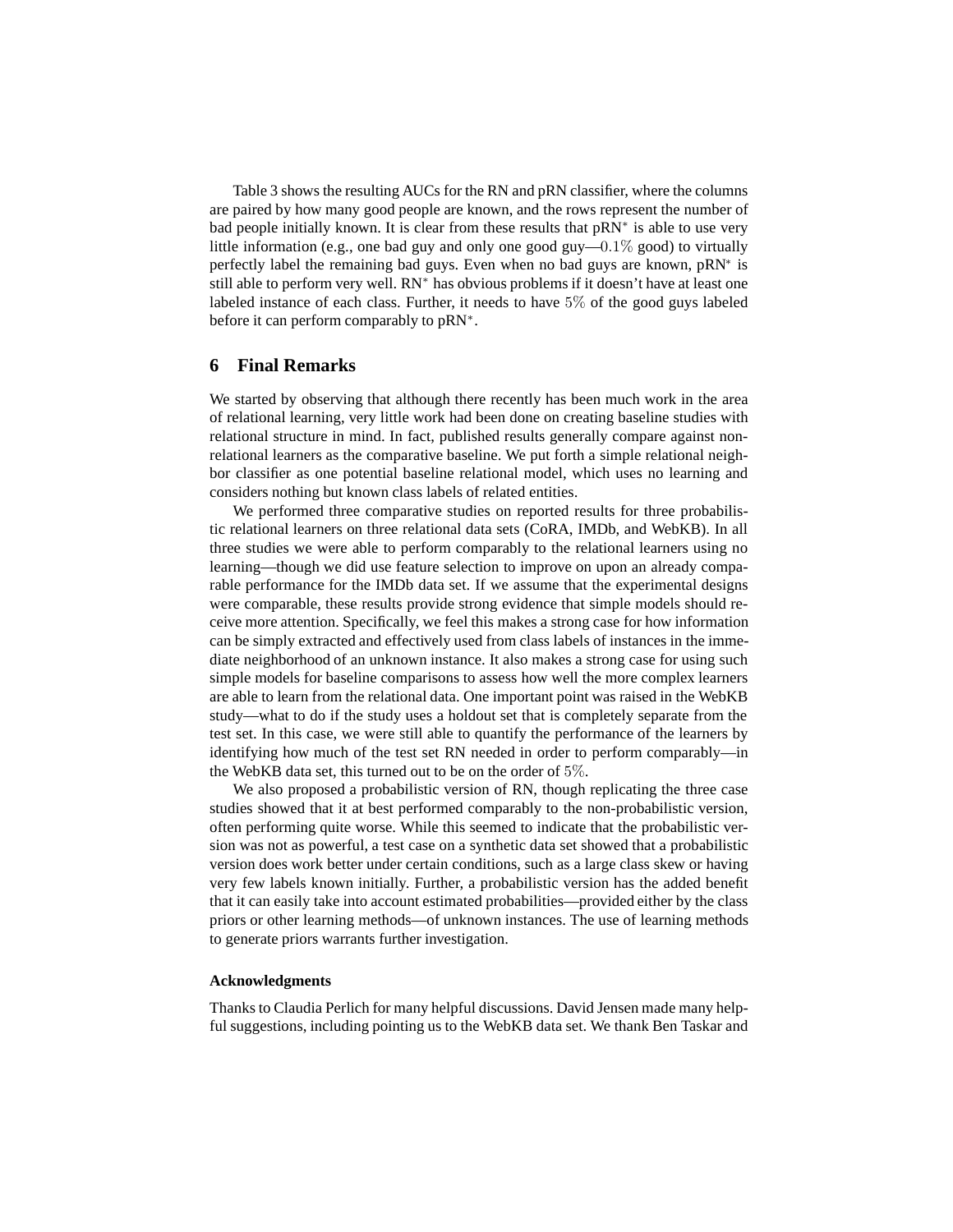Andrew McCallum for providing us with versions of the Cora data set. Jennifer Neville was instrumental in our recreating the test environments and setup for the IMDb and WebKB studies. This work is sponsored by the Defense Advanced Research Projects Agency (DARPA) and Air Force Research Laboratory, Air Force Materiel Command, USAF, under agreement number F30602-01-2-585. The U.S. Government is authorized to reproduce and distribute reprints for Governmental purposes notwithstanding any copyright annotation thereon. The views and conclusions contained herein are those of the authors and should not be interpreted as necessarily representing the official policies or endorsements, either expressed or implied, of the Defense Advanced Research Projects Agency (DARPA), the Air Force Research Laboratory, or the U.S. Government.

## **References**

- 1. A. Bernstein, S. Clearwater, and F. Provost. The Relational Vector-space Model and Industry Classification. Working paper CDeR IS-03-02, Stern School of Business, New York University, 2003.
- 2. P. M. Blau. *Inequality and Heterogeneity: A Primitive Theory of Social Structure*. New York: Free Press, 1977.
- 3. S. Chakrabarti, B. Dom, and P. Indyk. Enhanced hypertext categorization using hyperlinks. In *SIGMOD*, 1998.
- 4. M. Craven, D. Freitag, A. McCallum, T. Mitchell, K. Nigam, and C. Y. Quek. Learning to Extract Symbolic Knowledge from the World Wide Web. In *15th Conference of the American Association for Artificial Intelligence*, 1998.
- 5. P. Domingos and M. Pazzani. Beyond Independence: Conditions for the Optimality of the Simple Bayesian Classifier. In *Proceedings of the 13th International Conference on Machine Learning*, pages 105–112, 1996.
- 6. S. Dzeroski and N. Lavrac. *Relational data mining*. Berlin; New York: Springer, 2001.
- 7. W. Emde and D. Wettschereck. Relational Instance-Based Learning. In L. Saitta, editor, *Proceedings 13th International Conference on Machine Learning*, pages 122–130. Morgan Kaufmann, 1996.
- 8. T. Fawcett. ROC Graphs: Notes and Practical Considerations for Data Mining Researchers. Technical Report HPL-2003-4, HP Labs, 2003.
- 9. P. A. Flach and N. Lachiche. 1BC: A First-Order Bayesian Classifier. In S. Dzeroski and P. A. Flach, editors, *Ninth International Workshop on Inductive Logic Programming (ILP'99)*, volume 1634, pages 92–103. Springer-Verlag, June 1999.
- 10. N. Friedman, L. Getoor, D. Koller, and A. Pfeffer. Learning Probabilistic Relational Models. In *Sixteenth International Joint Conference on Artificial Intelligence (IJCAI)*, 1999.
- 11. D. Jensen. Quantitative criteria to characterize kd-ml research for c-xnt. 1998.
- 12. D. Jensen and J. Neville. Data Mining in Social Networks. In *National Academy of Sciences workshop on Dynamic Social Network Modeling and Analysis*, 2002.
- 13. D. Jensen and J. Neville. Linkage and Autocorrelation Cause Feature Selection Bias in Relational Learning. In *Nineteenth International Conference on Machine Learning (ICML2002)*, 2002.
- 14. D. Jensen and J. Neville. Schemas and Models. In *Proceedings of the Workshop on Multi-Relational Data Mining (MRDM-2002)*, pages 56–70, 2002.
- 15. T. Joachims. A probabilistic analysis of the Rocchio algorithm with TFIDF for text categorization. In D. H. Fisher, editor, *Proceedings of the Fourteenth International Conference on Machine Learning*, pages 143–151, Nashville, US, 1997. Morgan Kaufmann.